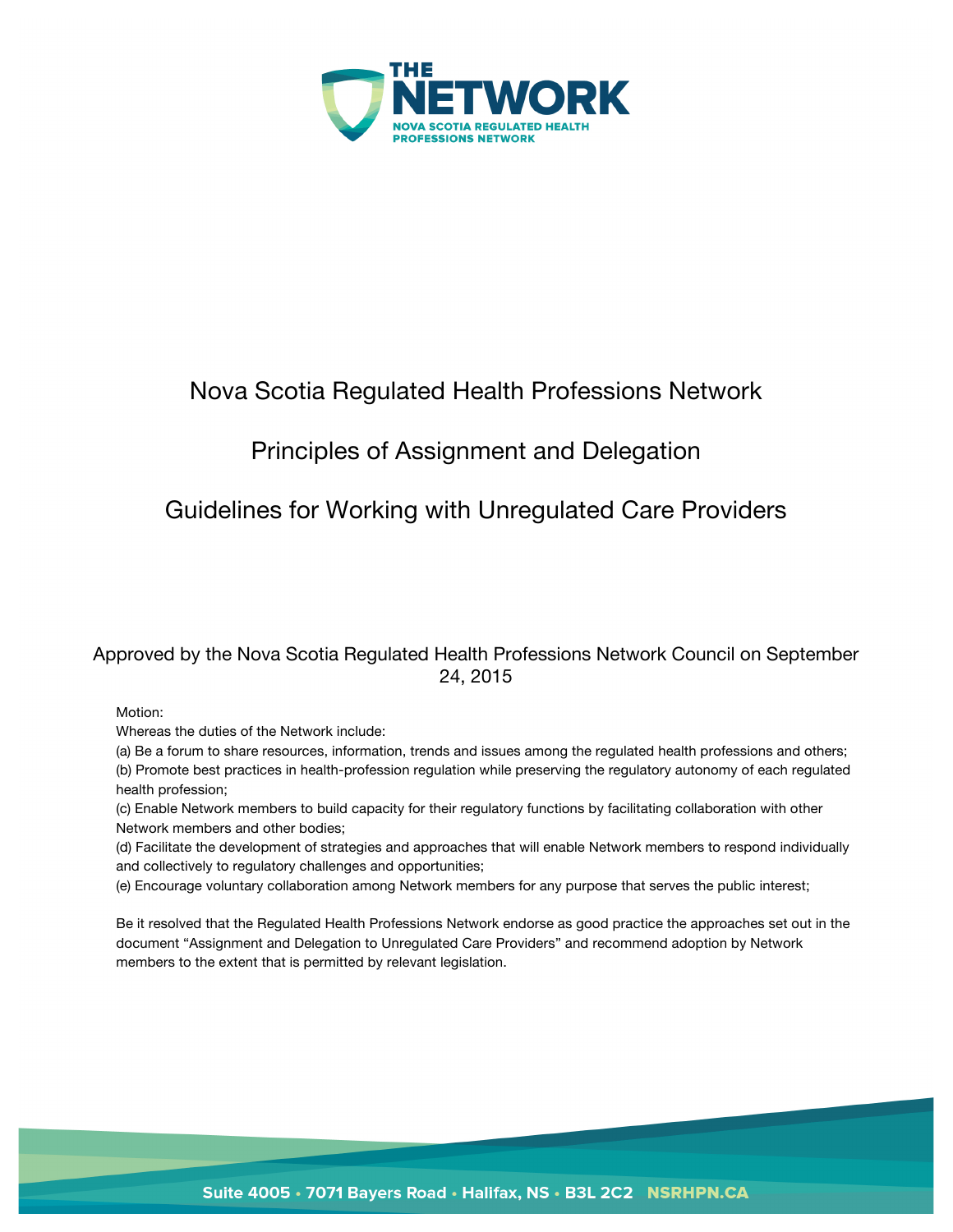#### **Introduction**

Nova Scotia has a history of collaboration among its regulated health professions. The Nova Scotia Regulated Health Professions Network (the Network) prepared this document to support the collaborative efforts of regulated health professionals together with unregulated care providers and employers in order to enhance health care for Nova Scotians.

Collaboration means that regulated health professionals and unregulated care providers must adapt to changing roles, work to their optimized scope of practice and expand the skills required to meet the demands of an evolving health system. In order to do so, health care team members must understand their own roles and responsibilities and the roles and responsibilities of others. They must also share a common language and a shared understanding of concepts as referred to in this document.

Working to one's optimal scope of practice means that assignment and delegation play an important role in the provision of safe, efficient and effective care for Nova Scotians. These assignment and delegation guidelines provide a framework for the processes involved when a regulated health professional assigns or delegates tasks to unregulated care providers. Any assignment or delegation to an unregulated care provider by a regulated health professional cannot conflict with any requirements as defined in legislation, regulations, regulatory policies, and/or standards of practice. This document will:

- Guide the decision-making process for task assignment
- Guide the decision-making process for task delegation
- Describe the different levels of supervision
- Promote a consistent approach among Network members regarding assignment and delegation
- Promote collaboration, agreement, and a consistent approach among regulated health professionals, unregulated care providers, and employers regarding assignment and delegation
- Assist unregulated care providers in understanding assignment and delegation
- Assist employers in understanding the regulated health professionals accountability in assignment and delegation, which in turn will assist in developing applicable organizational policies
- Employers are defined as the Nova Scotia Health Authority or the IWK Health Centre. Other employers wishing to use the document must refer to the appropriate regulatory authority.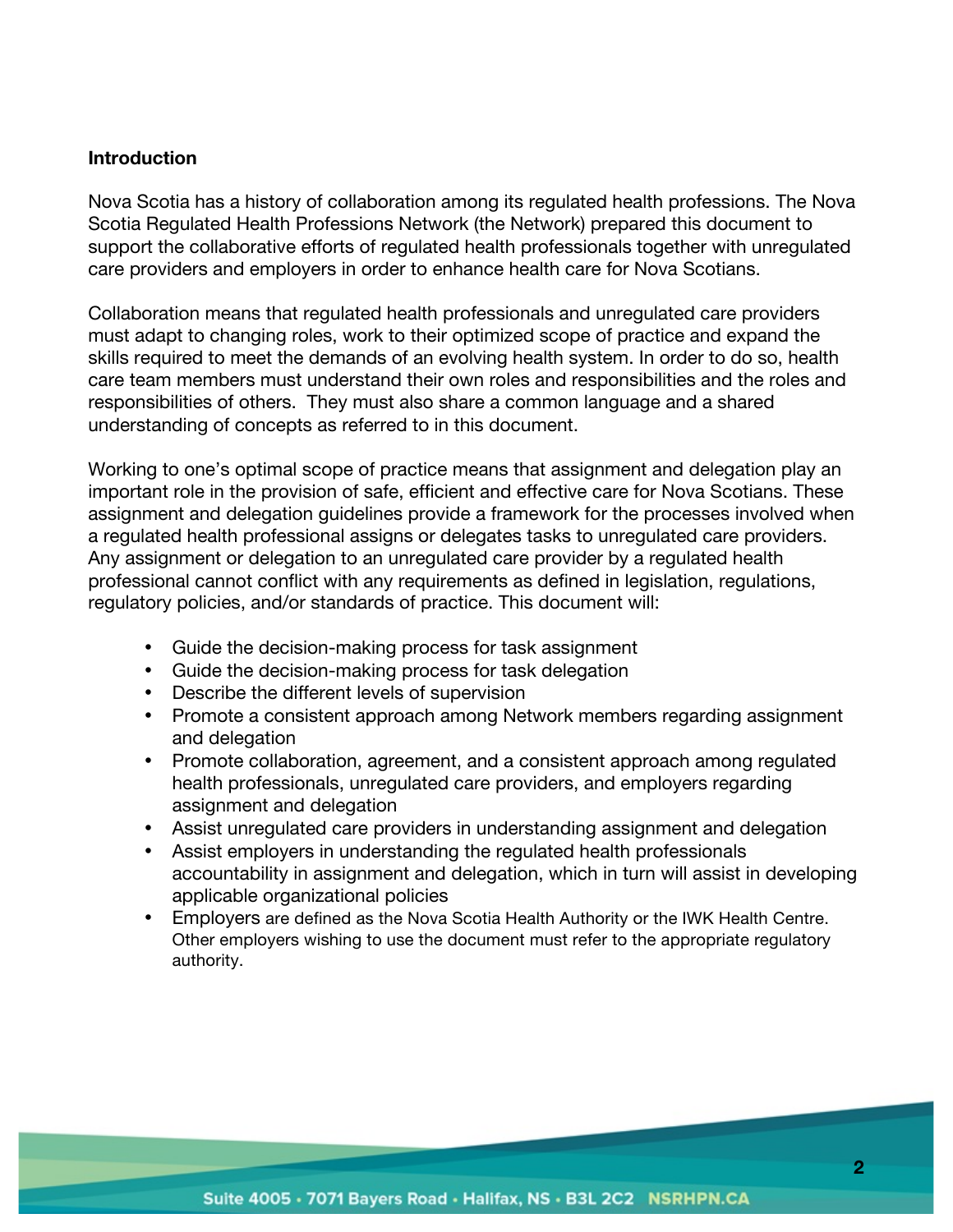### **Regulated Health Professionals and Unregulated Care Providers**

A regulated health professional is a registrant of a health profession that is regulated by government legislation. This legislation defines the scope of practice for the profession. The regulatory body of each health profession is legislated to protect the public interest through self-regulation. The regulatory bodies ensure that registrants are competent and qualified and that they follow clearly defined standards of practice and ethical principles. The regulated health professional is accountable for practicing within their scope of practice. Regulated health professionals are accountable for their actions when assigning and/or delegating to unregulated care providers.

Unregulated care providers are members of the healthcare team who are not regulated by legislation and do not have a statutorily defined scope of practice. They are accountable to their employers for their daily practice. Unregulated care providers have a scope of employment with their range of duties defined by the employer through job descriptions, contracts, policies, and procedures.

#### Suite 4005 · 7071 Bayers Road · Halifax, NS · B3L 2C2 NSRHPN.CA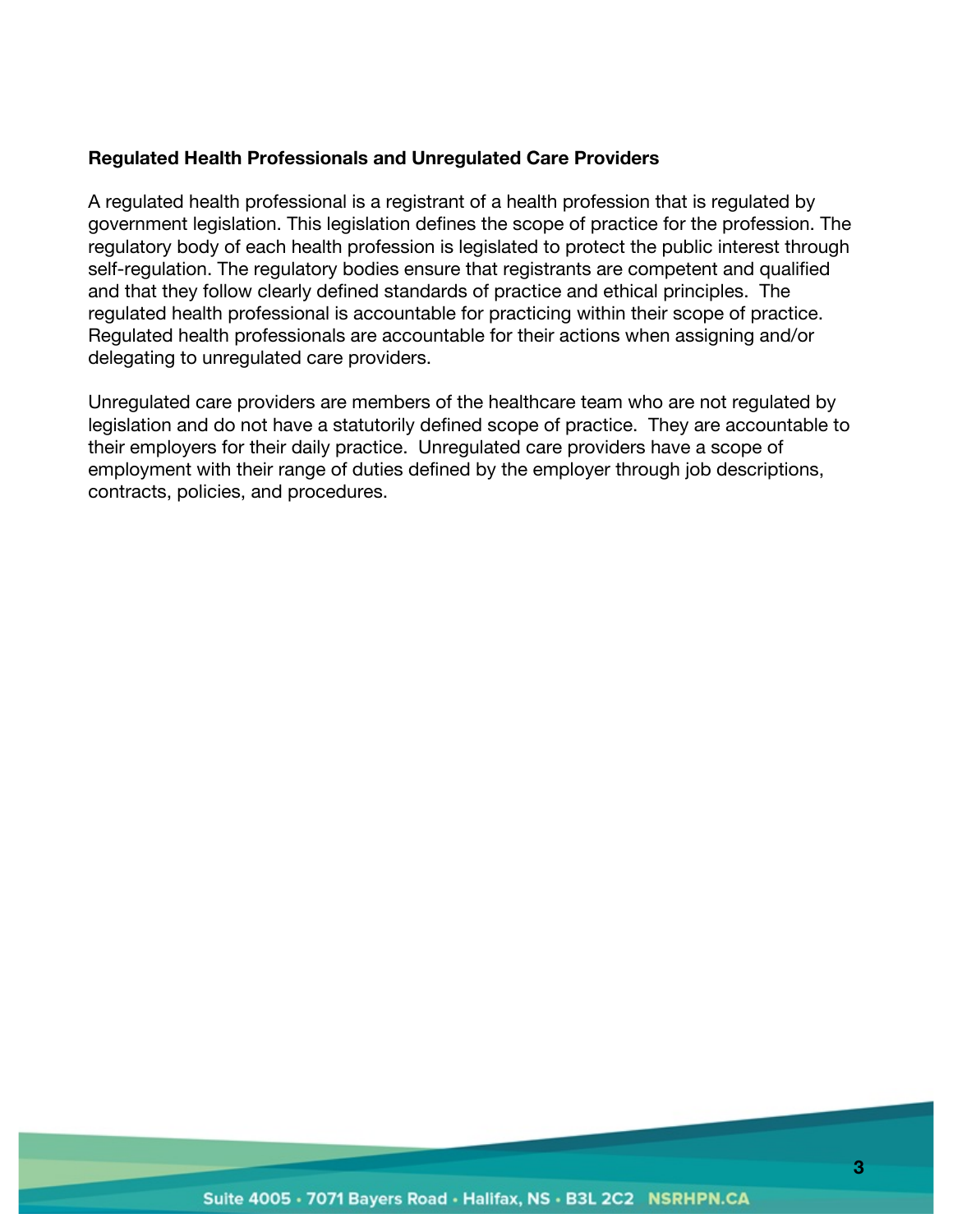## Principles of Collaboration for Assignment and Delegation

Regulated health professionals are expected to work collaboratively with one another, with unregulated care providers, with employers, and in partnership with the person receiving care. Regardless of the practice environment, regulated health professionals have distinct responsibilities and accountabilities that require them to know the processes involved for assignment and delegation within their profession's scope of practice.

The following principles underpin intra- and inter-professional collaboration of the healthcare team.

#### Focus on and Engagement of Clients

Clients are integral members of a health care team. When clients are actively engaged in managing their own health they become part of the decision-making team rather than passive recipients of health care.

#### Trust and Respect

Members of a health care team must have a basic understanding and respect for each other's roles. They must also trust that all team members will consult and collaborate appropriately when clients' needs are beyond their scope of practice.

#### Effective Communications

Effective communications are an essential component of collaborative practice among the health care team and central to a common philosophy of care and knowledge exchange.

#### Client Safety

Client safety is at the center of all care decisions, including assignment and delegation. Collaboration for assignment and delegation will be undertaken in a manner consistent with the ethical and professional responsibility of the regulated health professional.

#### **Staffing**

Staffing decisions should be based on optimizing the scope of the regulated health professional and determining appropriate staffing required to achieve effective and safe client outcomes.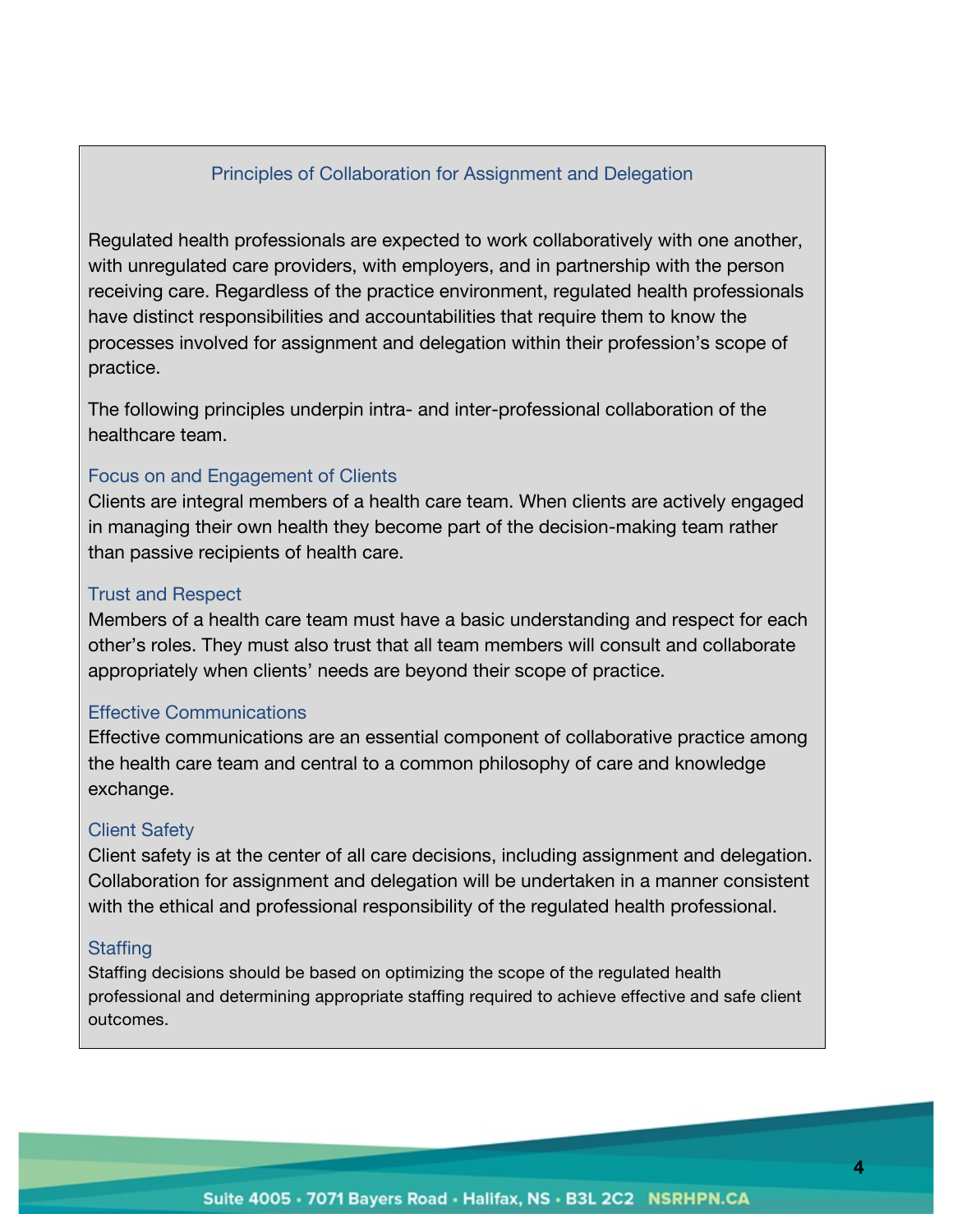## **What is Assignment?**

For the purposes of this document, an assignment is the allocation of clients or client care responsibilities or tasks to an unregulated care provider by a regulated health professional that are **within the unregulated care provider's scope of employment**. Assignment occurs when the required task falls within the unregulated care provider's role description and training, as defined by the employer.

Assignment is a dynamic process. Decisions must be evaluated and adapted as the healthcare team works together to meet the changing needs of clients. Unregulated care providers may be assigned clients in collaboration with the regulated health professional or assigned specific tasks for one or more clients.

Factors influencing assignment include:

- Compliance with the legislation, regulations, and standards of practice of the regulated health professional;
- Context of practice;
- Client's health condition;
- Unregulated care provider's competence performing the task, and;
- Scope of employment/agency policy and resources in the practice environment.

### **Principles of Assignment to Unregulated Care Providers**

- The employer is responsible and accountable for developing job/role descriptions for regulated health professionals and unregulated care providers and must ensure compliance with the legislation, regulations, and standards of practice of the regulated health professional;
- The employer is responsible to ensure the regulated health professional understands and accepts their supervisory role.
- The assigned task must fall within the unregulated care provider's job/role description.
- The unregulated care provider has the competency to perform the task.
- The employer, the regulated health professional and unregulated care provider ensure that appropriate supervision and evaluation occurs.
- The unregulated care provider is accountable to implement the assigned care or task safely and competently within their scope of employment.
- The regulated health professional is responsible for the ongoing assessment of the client's health status, plan of care, and the appropriateness of the assignment.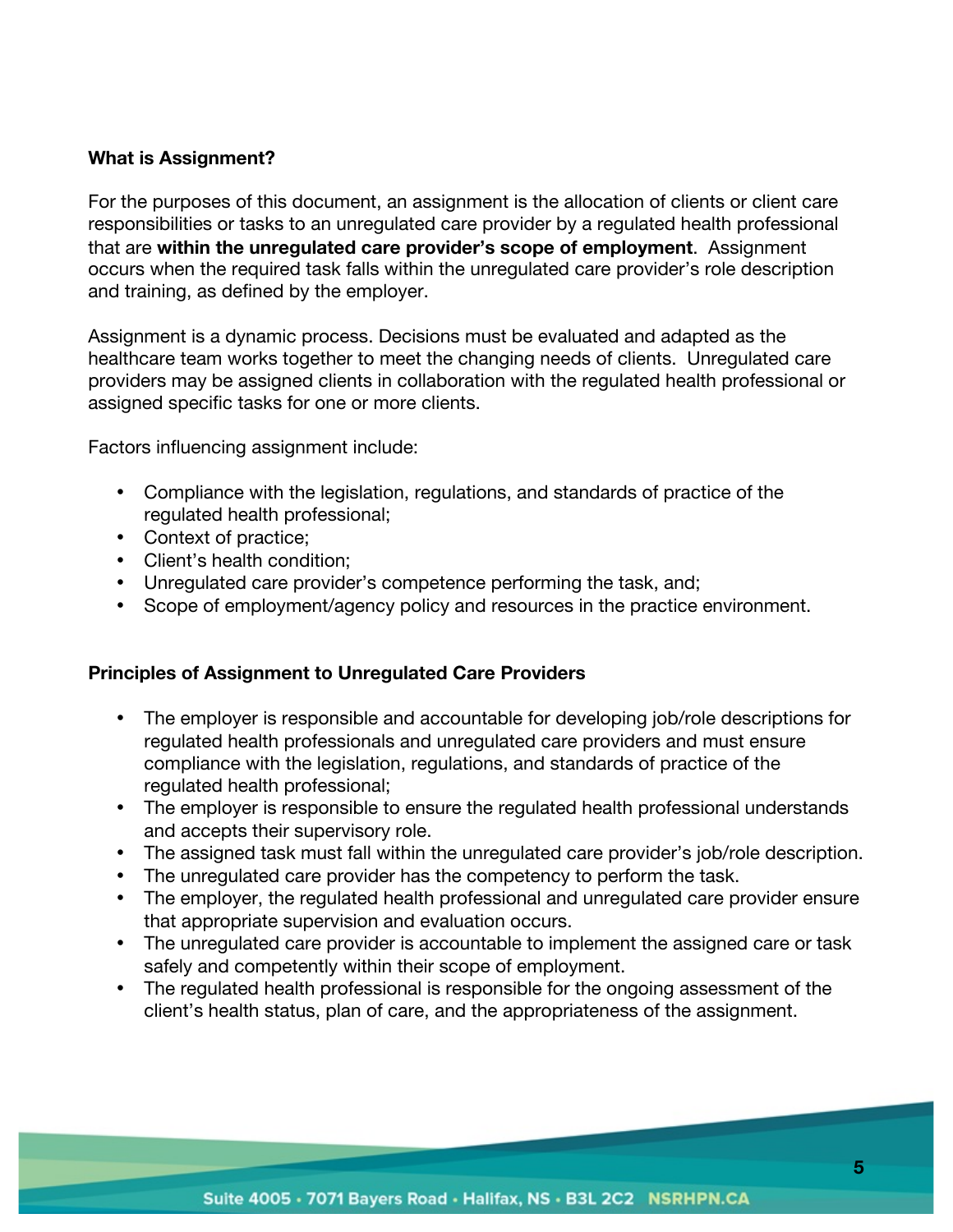## **Application of the Principles Illustrated by the Following Examples from Network Members**

A receptionist at a dental clinic requests patients to complete a health history document when presenting for an appointment. The receptionist on occasion may assist the patient in completing this form.

A receptionist at a dental clinic receives a telephone call from a patient who has a dental emergency. The receptionist asks the patient questions to determine the nature of the emergency in order to determine how soon the patient should be seen.

## **What is Delegation to Unregulated Care Providers?**

Delegation is the decision to transfer tasks that are within the scope of practice and authority of the regulated health professional to an unregulated care provider. The task is **normally outside the usual function and/or duties of the unregulated care provider, but is authorized by the employer**.

While the unregulated care provider is responsible to successfully perform the task, delegation does not involve transferring accountability for the outcome of the task. Accountability for the task remains with the regulated health professional. Regulated health professionals should be aware of the requirements of their regulator.

### **Principles of Delegation**

- The delegation is compliant with the legislation, regulations, and standards of practice of the regulated health professional.
- Delegation takes place only when it is determined to be in a client's best interest to optimize health outcomes.
- The regulated health professional is responsible to determine if delegation is appropriate (e.g. assessed risks to regulated health professional, unregulated care provider, client, and employer) within the context of practice and the unregulated care provider's competence.
- The regulated health professional, at any point, may decide not to proceed with delegation of a task if a client's condition has changed, the context required to support the delegation is not met, or they have determined that the unregulated care provider does not have the required competency.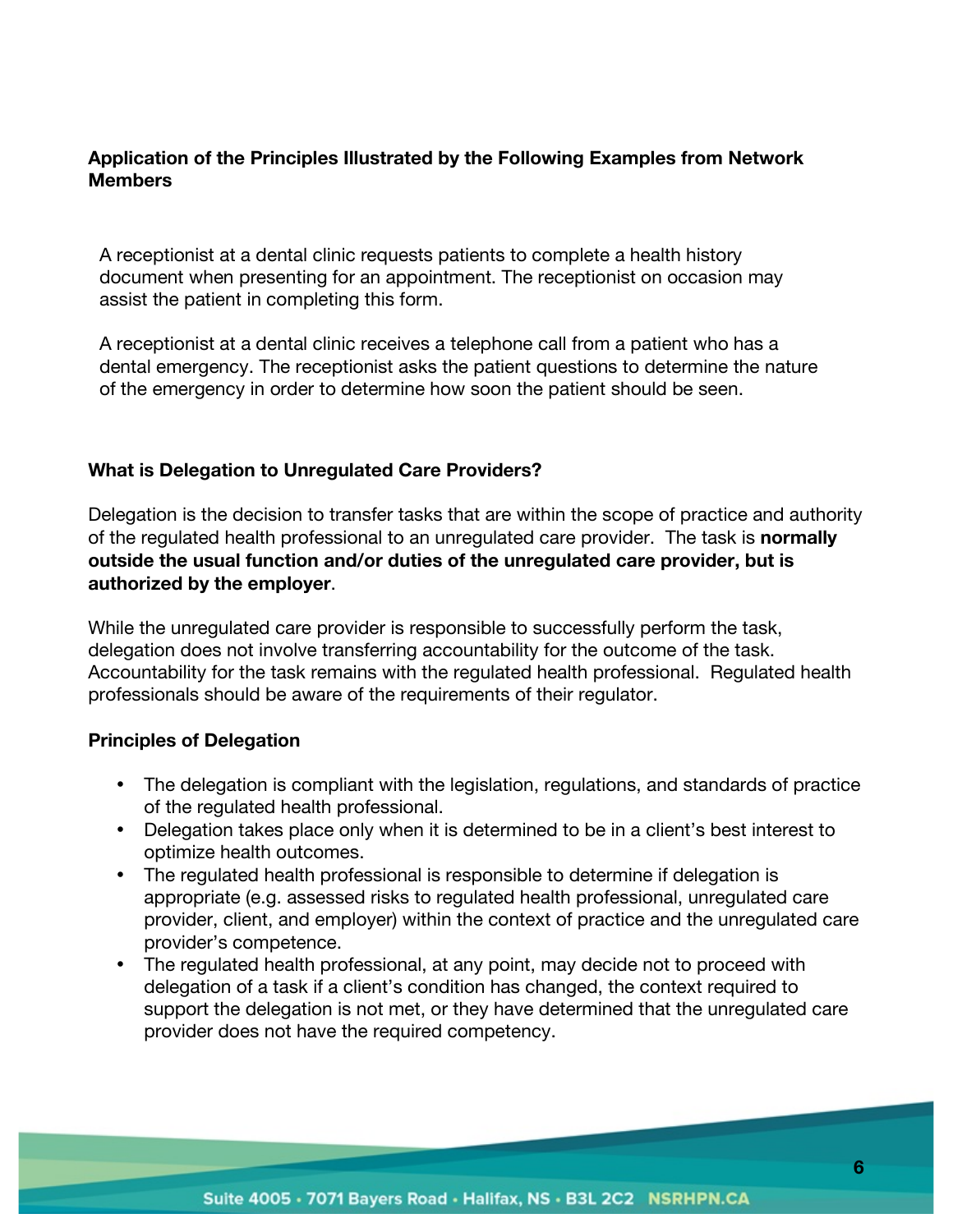- Employers are responsible to establish a process to determine competencies of unregulated care providers (such as additional employer based training).
- The regulated health professional must ensure the unregulated care provider competent to perform the delegated task.
- Regulated health professionals cannot delegate decision-making activities that require the specialized knowledge, judgment, and/or skill of the regulated health professional.
- Employers are responsible and accountable for providing appropriate authority for delegation as well as direction and guidance related to delegation.
- The employer, the regulated health professional and unregulated care provider ensure appropriate supervision is provided and the outcome is evaluated.

## **What is Supervision?**

Supervision is an essential component of assignment and delegation processes. There is no delegation and/or assignment without appropriate supervision, monitoring and evaluation of client outcomes. Supervision is the active process of directing, guiding and monitoring an individual's performance of an activity to influence its outcome. The level of supervision may vary depending on the requirements of the specific health profession's statute and each health professional should be familiar with the requirements in their own legislation.

The level of supervision is determined by the client care need, the work environment, the education and experience of the unregulated care provider, the predictability of outcomes, requirements contained in specific health profession legislation, and employer policies.

Supervision is generally categorized as direct, indirect or remote.

- Direct the regulated health professional is physically present in the practice setting and directly observing the assigned or delegated tasks
- Indirect the regulated health professional is readily available for guidance and consultation in the same location where the care is provided but is not directly observing the task.
- Remote the regulated health professional is available for guidance and consultation but is not physically present in the location where the care is provided. The regulated health professional is providing direction through various means of written and verbal communications made possible through the use of technology.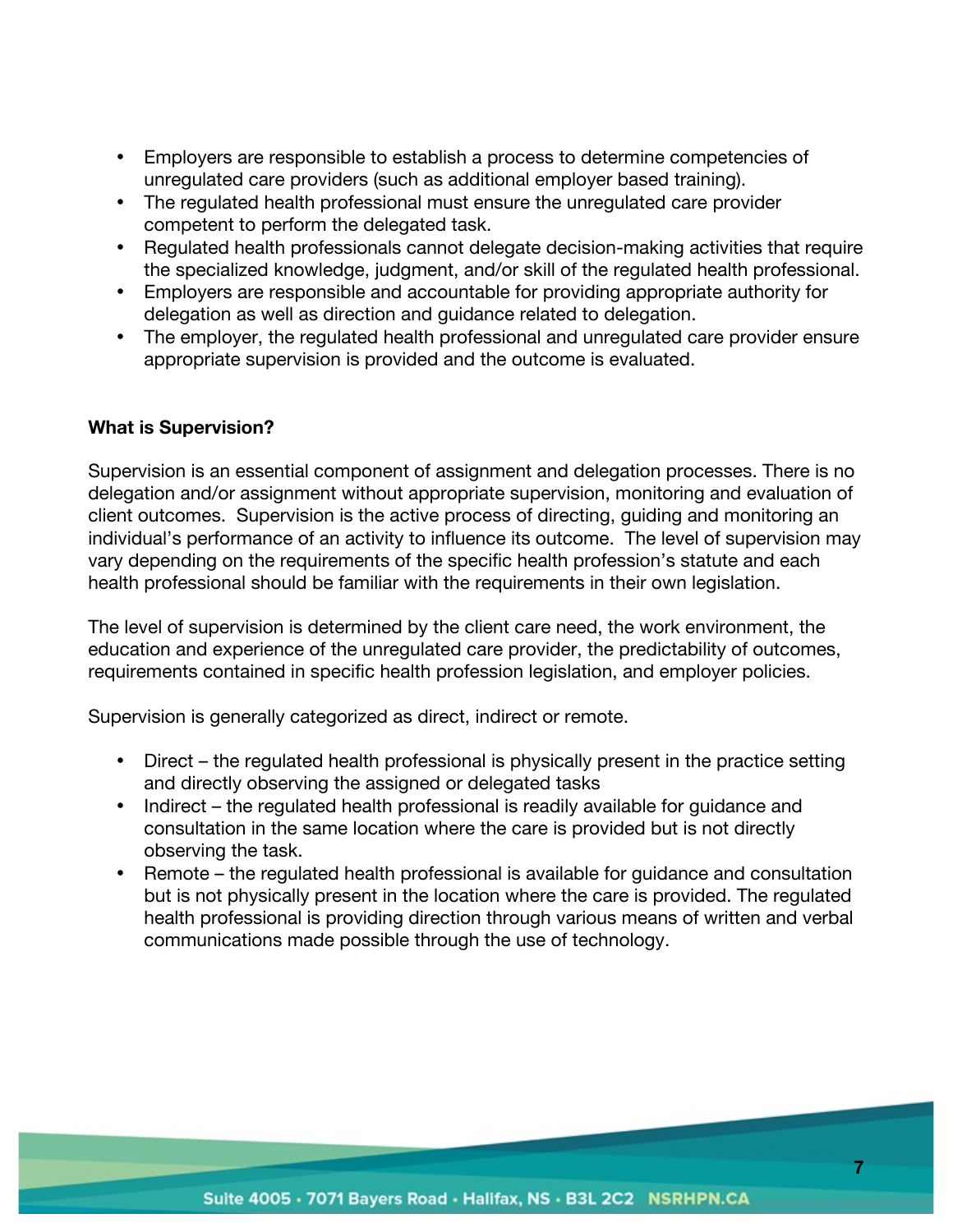## **Responsibilities and Accountabilities for Assignment and Delegation**



The responsibility and accountability for assignment or delegation is shared among the regulated health professional who is assigning or delegating the tasks, the unregulated care provider receiving the assignment or delegation, and the employer.

The regulated health professional making the assignment or delegation is accountable and responsible to:

- Ensure that any delegation or assignment is consistent with the member's ethical and professional standards/responsibilities, the relevant regulatory legislation, employer policies and any contractual requirements;
- Determine the appropriateness of the assignment/delegation by assessing the client's needs;
- Determine if the unregulated care provider receiving the assignment or delegation is competent to perform the task;
- Supervise the unregulated care provider (providing initial direction, periodic inspections and/or corrective action when needed), and;
- Evaluate the client's outcome of care.

The unregulated care provider receiving the assignment or delegation is accountable and responsible for: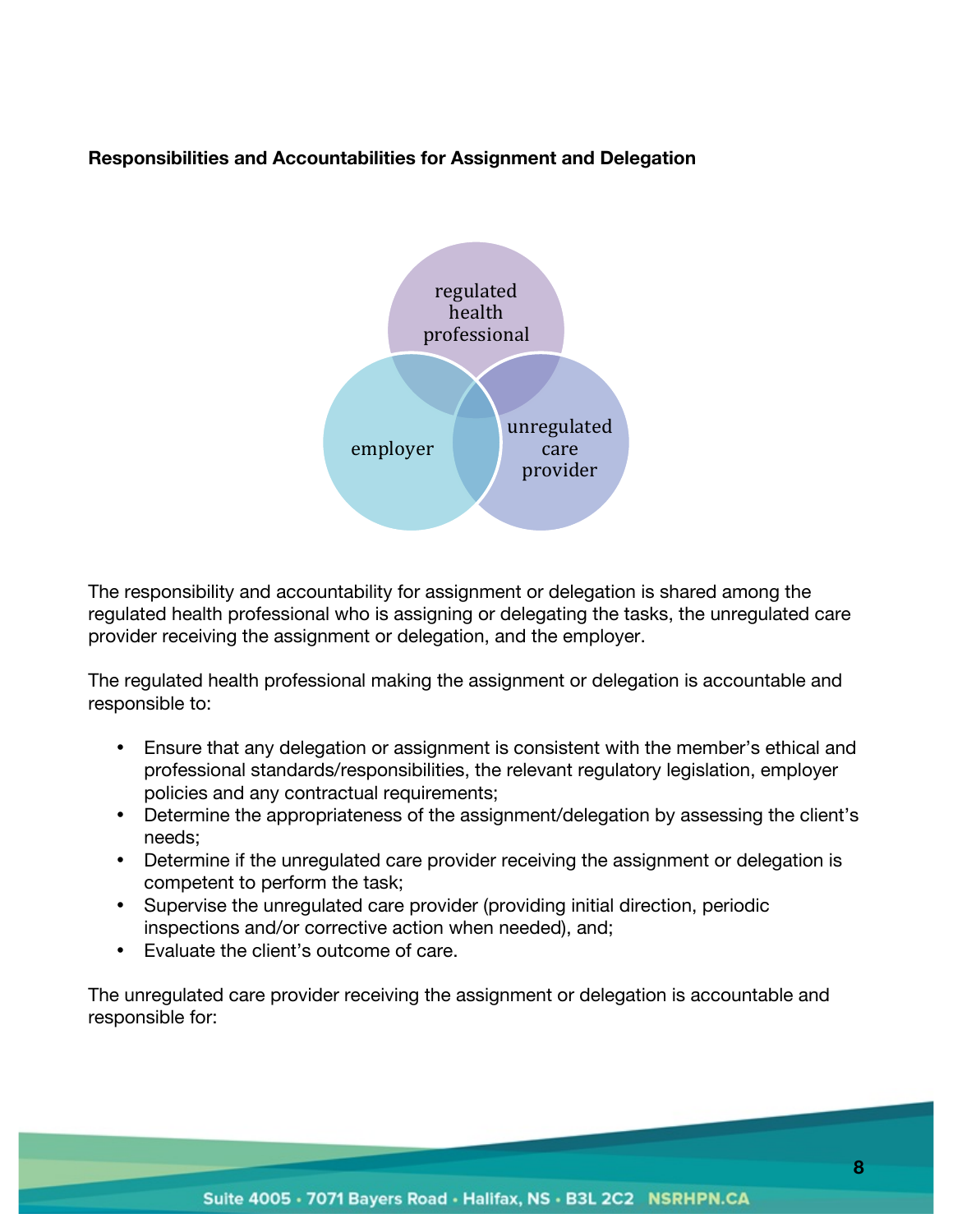- Having sufficient knowledge, skills and judgment to accept the assignment or delegation;
- Refusing to accept assignment/delegation for tasks for which they are not competent;
- Following employer policy and procedure;
- Performing the task safely, effectively and ethically;
- Documenting according to employer policy;
- Reporting observations and client information to the regulated health professional that made the assignment or delegation, and;
- Notifying the regulated health professional if the client situation has changed.

The employer is accountable and responsible for:

- Ensuring assignment and delegation is implemented in accordance with health professionals' legislation and regulations, the best interest of clients and not as a means for labour substitution;
- Contacting the appropriate regulatory authority if considering a new delegation to the unregulated care providers' scope of employment.
- Ensuring a process is in place to establish that the delegate/assignee has the appropriate competencies and, where necessary, provides adequate education and training;
- Providing appropriate direction and guidance related to delegation and assignment, and;
- Ensuring that any delegation required of a regulated health professional be conducted in a manner consistent with the regulated health professional's ethical and professional standards/responsibilities, the relevant regulatory legislation, employer policies, and any contractual requirements.

## **Conclusion**

Regulated health professionals, unregulated care providers and employers share responsibility and accountability to ensure that the necessary elements for assignment and delegation are in place to ensure safe and effective client outcomes. The application of these guidelines is intended to support the collaborative efforts of all members of the health care team in order to enhance health care for Nova Scotians.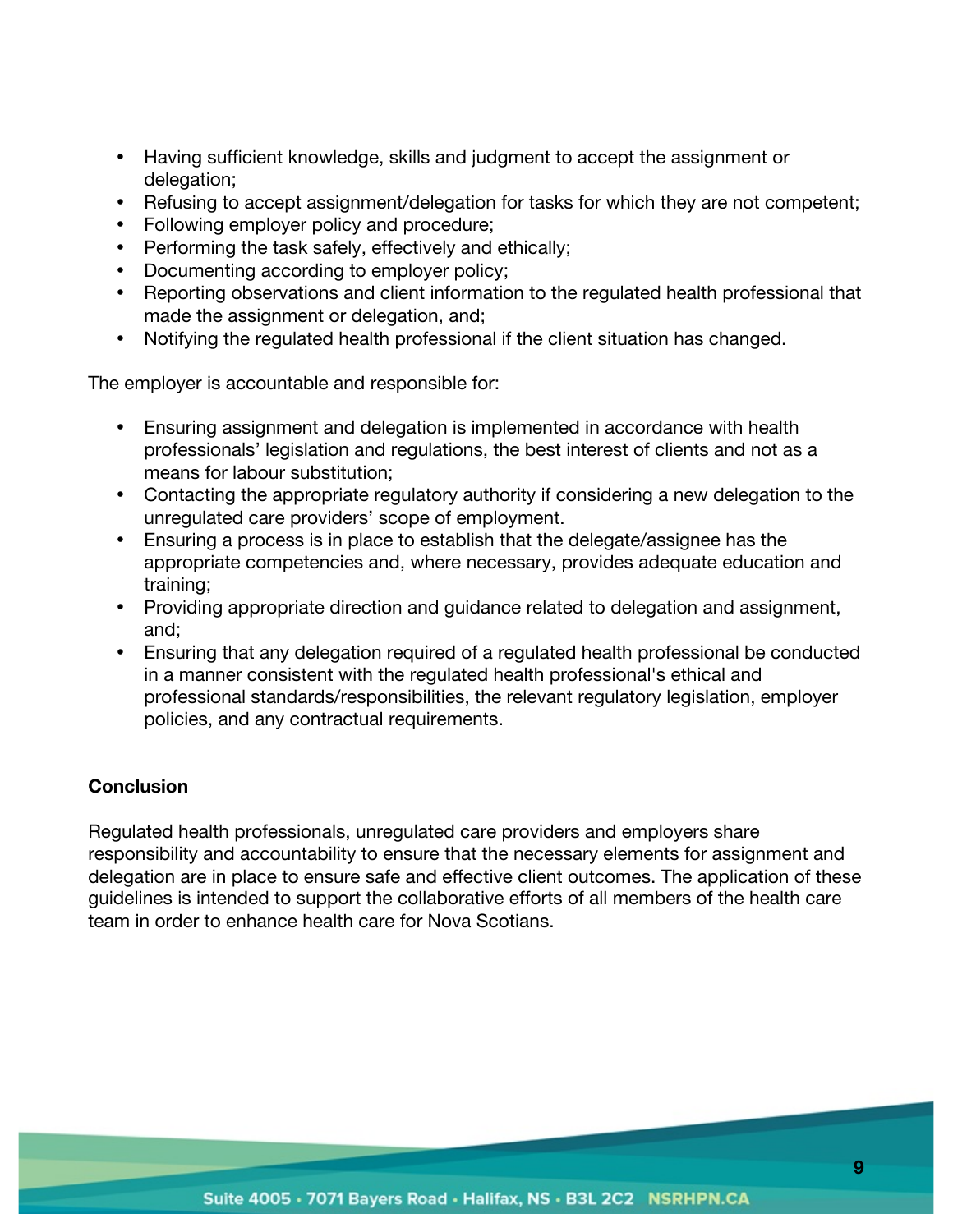#### **Glossary**

Accountability: the obligation to acknowledge the professional, ethical and legal aspects of one's role, and to answer for the consequences and outcomes of one's actions. Accountability resides in a role and can never be shared or delegated.

Assignment: assignment is the allocation of clients or client care responsibilities or tasks to an unregulated care provider by a regulated health professional that are within the unregulated care provider's scope of employment. Assignment occurs when the required task falls within the unregulated care provider's role description and training, as defined by the employer.

Client: the individual, group, community or population who is the recipient of health care services and, where the context requires, includes a substitute decision-maker.

Collaborative Practice: a process of active participation, communication and decisionmaking of two or more healthcare providers, in partnership with a person receiving care. Inter-professional collaborative practice is centered on the needs of clients; enabling them to be partners in their care, with the most appropriate health professionals providing the services required to meet their healthcare needs" (Health Professions Regulatory Network Joint Position Statement, 2008).

Competence: the ability to integrate and apply the knowledge, skills and judgment required to practice safely and ethically in a designated role and practice setting.

Complexity: the degree to which a client's condition and/or situation is characterized or influenced by a range of variables (e.g., multiple medical diagnoses, impaired decisionmaking ability, challenging family dynamics) (CRNBC, Practice Standard, 2005).

Context of practice: conditions or factors that affect the health care practice, including client population, (e.g., age, diagnostic grouping), location of practice setting (e.g., urban, rural), type of practice setting and service delivery model (e.g., acute care, community), level of care required (e.g., complexity, frequency), staffing (e.g., number, competencies); and availability of other resources. In some instances, context of practice could also include factors outside of the healthcare sector (e.g., community resources, justice).

Decision-making: the ability to draw on many models of thinking. Following assessment, decision-making involves interpreting health data, understanding and anticipating risks, benefits and outcomes beyond what is obvious and formulating a proactive plan of action based on this analysis. Critical thinking is an important component of effective decisionmaking.